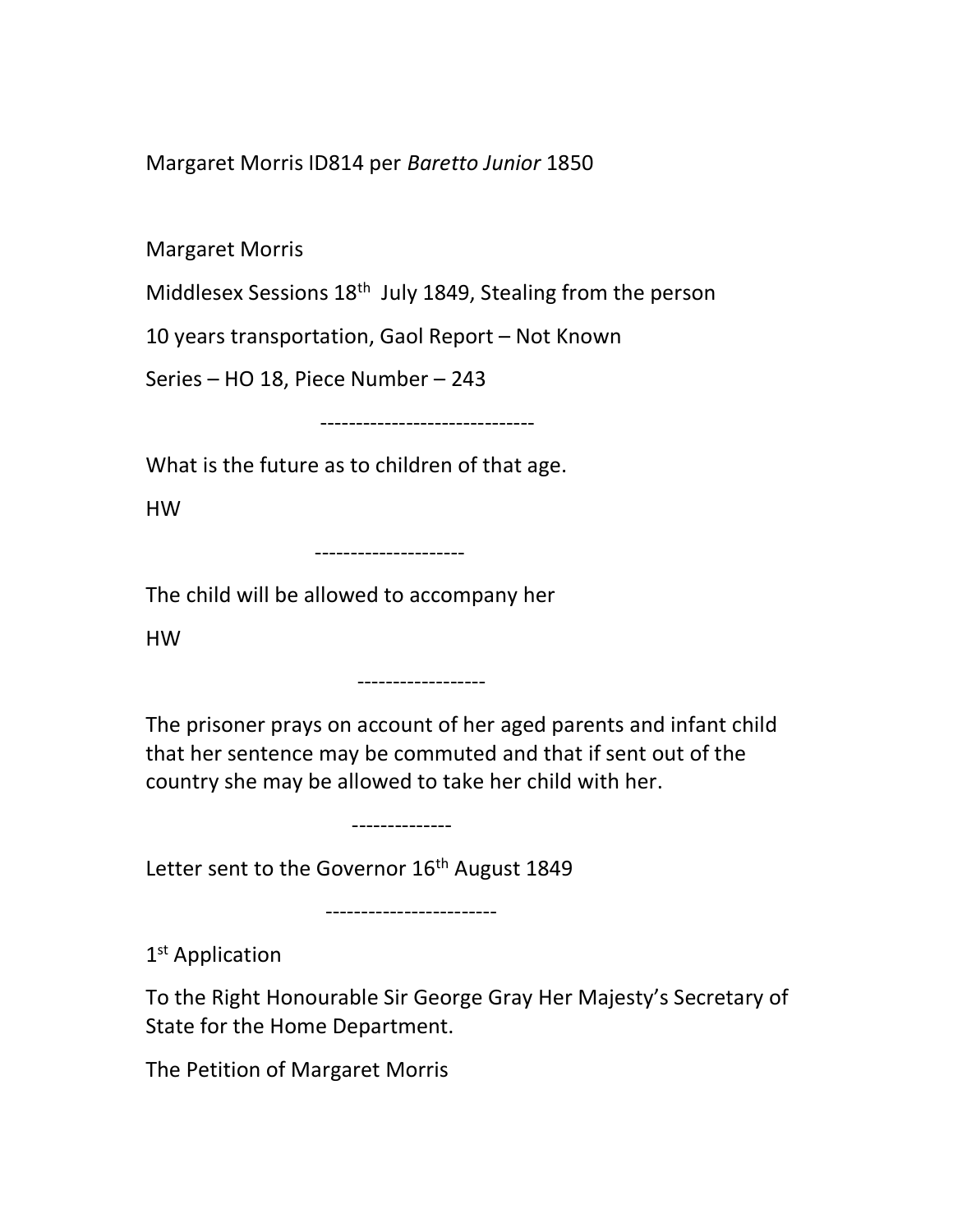Humbly Sheweth

That your petitioner is a prisoner in the House of Correction Cold Bath Fields, under sentence of transportation for ten years. Having been convicted of robbing a man of £15 – tried at the Hicks Hall Sessions of 18<sup>th</sup> July last.

That your Petitioner most earnestly and humbly prays that your Lordship will please to take her case into your humane consideration and please to grant her a mitigation of sentence , which she most earnestly implores in consequence of having an infant child which age is only two years and a half, and your Petition mostly earnestly prays that when she is sent away she may be permitted to take her child with her as she will leave no one behind who will be able to take charge of it.

That your Petitioner was never charged with any offence against the laws of her country before but she is sorry to say that for the last few months she had been treading the paths of ruin through becoming acquainted with persons of improper character through whose influence she was led to commit the offence for which she received a sentence of ten years transportation.

That your Petitioner has an aged father and mother for whose [ ] she earnestly prays that if possible your Lordship would please to mitigate her sentence, which she feels to be a very severe one, having never been convicted of any offence against the laws of the country and above all things she earnestly entreats of your Lordship that when she leaves her country she may be permitted to take her child with her, and she well ever feel most crateful to your Lordship.

And your Petitioner as in duty will ever pray.

The mark x of Margaret Morris.

-------------------------

4<sup>th</sup> Application